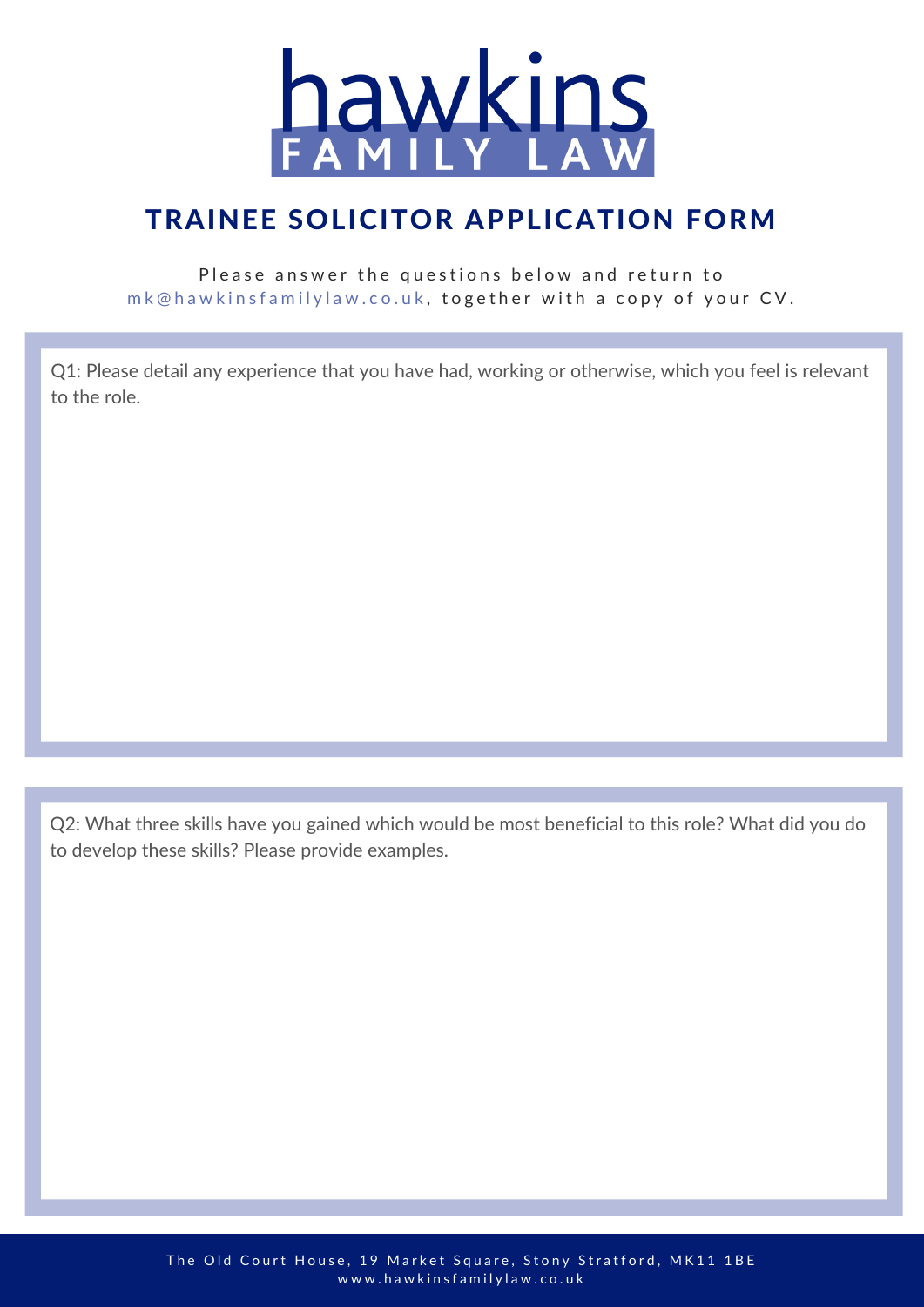

# TRAINEE SOLICITOR APPLICATION FORM PAGE 2

Q3: Please give an example of how you made a positive contribution to a team, and what the outcome was.

Q4: What experience do you have of customer/client care work (where you may have gone above and beyond demands) and how has that influenced your decision to apply for a role in family law?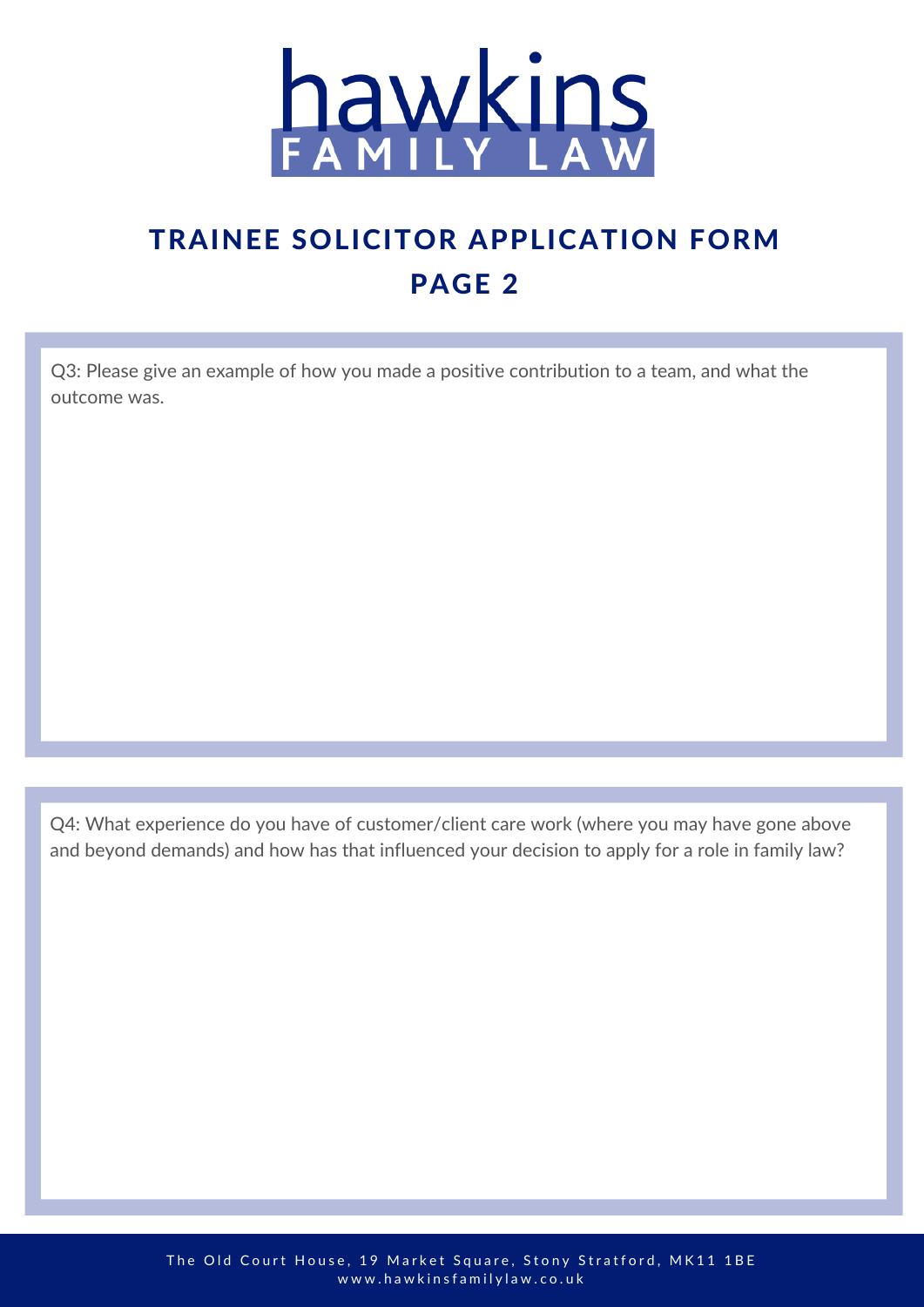

## TRAINEE SOLICITOR APPLICATION FORM PAGE 3

Q5: From your knowledge of Hawkins Family Law, what attracted you to apply and why?

Q6: If you were a film/book/TV character, who would you be and why?